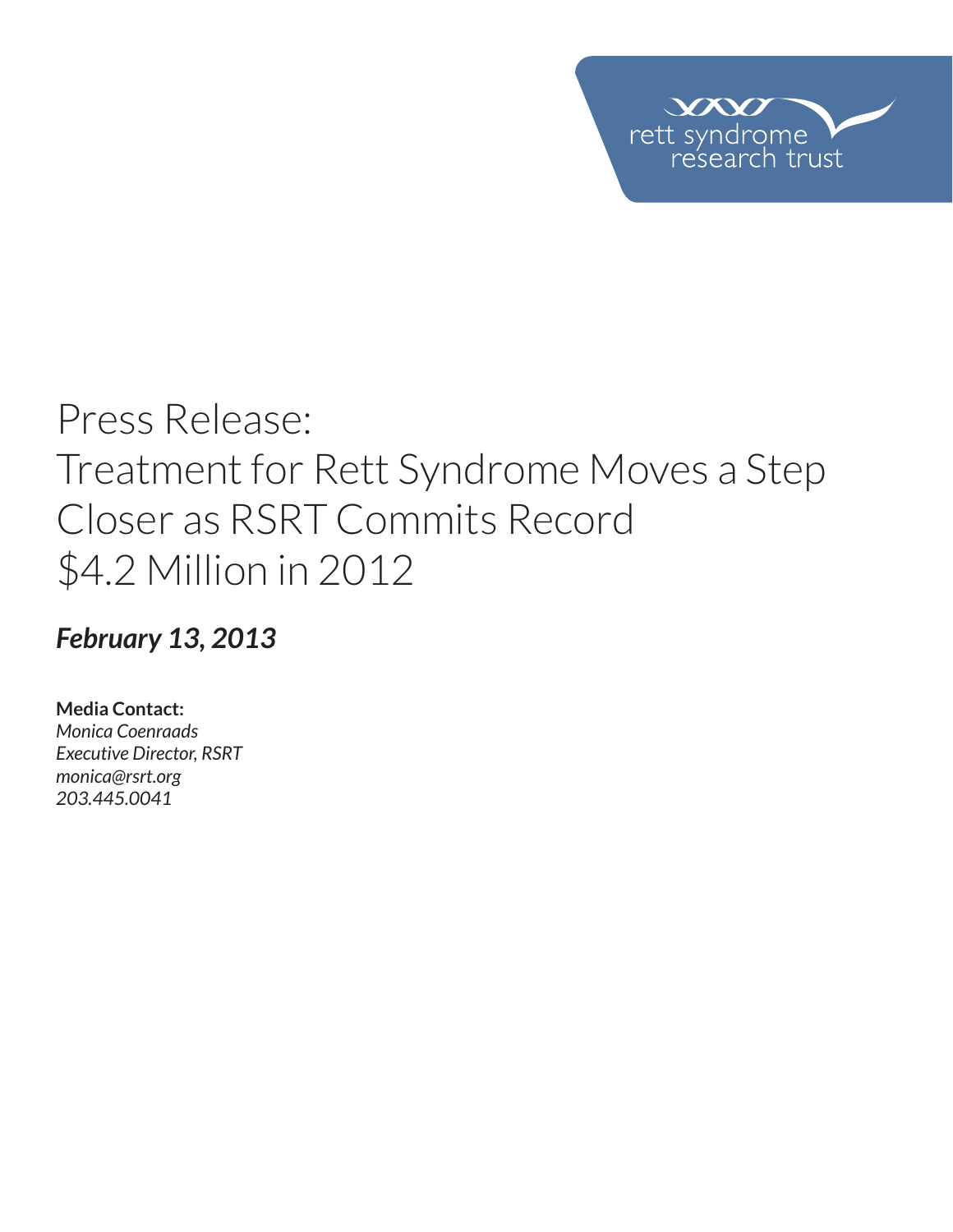## Treatment for Rett Syndrome Moves a Step Closer as RSRT Commits Record \$4.2 million in 2012



The Rett Syndrome Research Trust (RSRT) affirmed its mission to drive innovative science by awarding \$4.2 million in 2012. This amount represents the largest research commitment in a given year ever allocated by a Rett organization. The awards were made possible by the fundraising efforts of highly motivated families and supporters of children and adults with Rett Syndrome in the US, and through our global partnership with RSRT UK and Rett Syndrome Research & Treatment Foundation (Israel).

Rett Syndrome, the most physically disabling of the autism spectrum disorders, is caused by random mutations in the gene MECP2. Predominantly affecting girls, a frightening regression in toddlerhood robs children of the ability to speak, move normally and use their hands. Disordered breathing, Parkinsonian tremors, severe anxiety, seizures, digestive, circulatory and orthopedic problems typically appear. Although most children survive to adulthood they require total round-the-clock care.

"Our goal is not to fund research but to fund results. Ultimately, the measure of our success will not be in terms of dollars spent but whether we will have dramatically improved the quality of life of the people we serve – children and adults with Rett Syndrome. We believe the projects we chose to support in 2012 will help us achieve that goal," said Tony Schoener, Chairman of the Board of RSRT.

RSRT awarded funds in 2012 to the following projects:

- • **\$2.2 million** was awarded to Benjamin Philpot at the University of North Carolina at Chapel Hill and his collaborators, Bryan Roth and Terry Magnusson. Their bold project is a screening initiative to identify compounds able to reactivate the silenced but healthy MECP2gene on the inactive X chromosome. RSRT has championed this approach since the game-changing discovery in 2007 that severe Rett-like symptoms in mice models can be reversed, even in late stages of the disease.Benjamin Philpot explains, "If a drug could be identified to efficiently and effectively activate MECP2, we would be attacking Rett at its very root, with the potential of reversing the disorder. Our entire team is excited about the possibilities and we're ramping up the project as fast as possible."
- • **\$760K** to Monica Justice's lab at Baylor College of Medicine

Funding of ongoing experiment to identify modifier genes – meaning alterations in genes that can dampen the ill effects of an MECP2 mutation. It was expected that modifier genes would be rare and difficult to find, but with the screen 15% complete, five modifiers belonging to diverse biochemical pathways have already been identified. It is likely that many more modifiers are waiting to be discovered. RSRT has therefore made finishing the screen a high priority, and this award brings our total commitment to the project to \$1.5 million.

\$720K to Jonathan Kipnis at the University of Virginia

This is additional funding to enable a better understanding of the immune system's involvement in Rett. The proposed research would for the first time examine the role of the immune system in tissue from individuals with Rett Syndrome and could provide a foundation for potential immune-system therapies. Previous work from the Kipnis lab suggested that bone marrow transplants could provide some degree of symptomatic relief. Funding of \$55K was awarded to independently confirm the Kipnis data.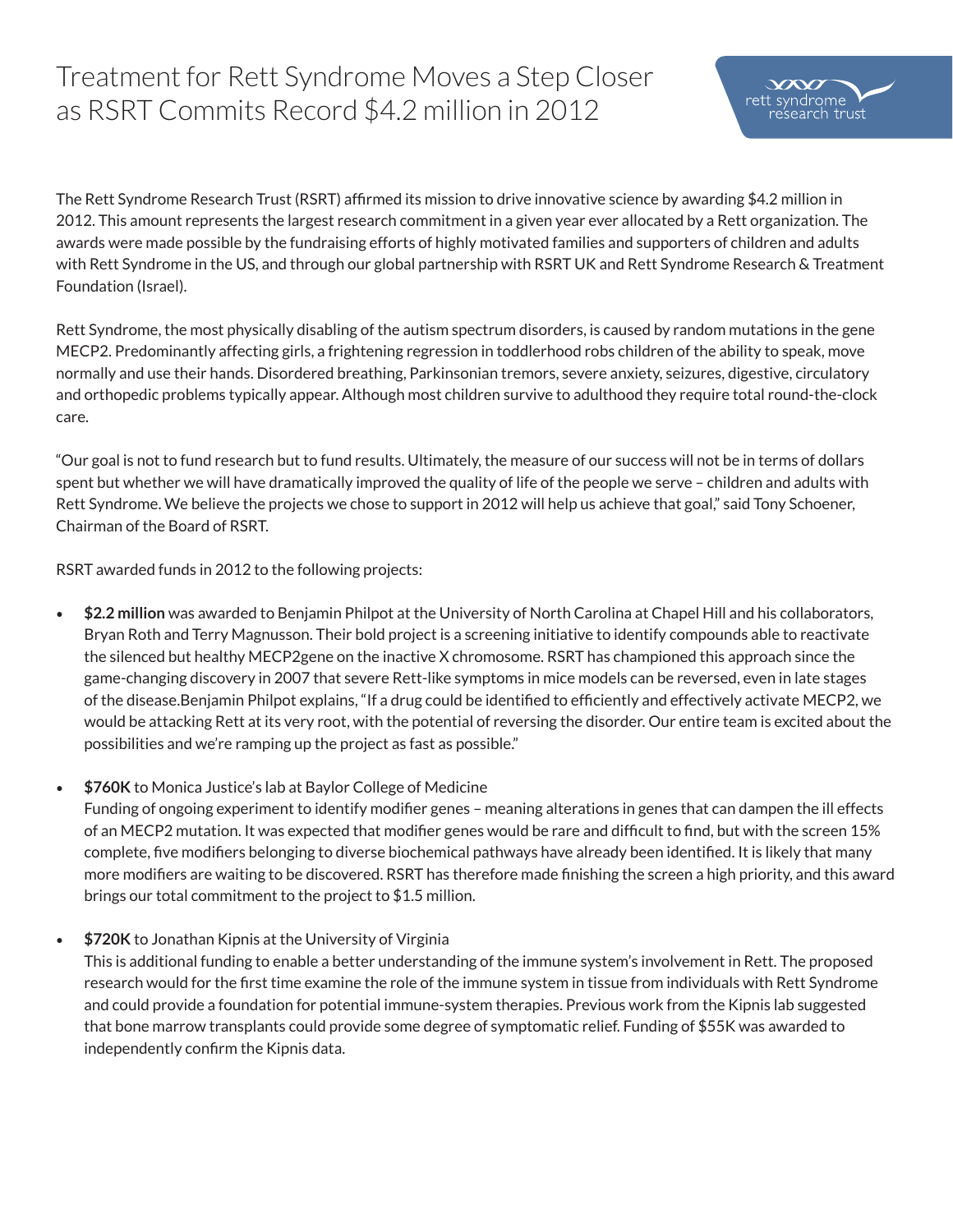### Treatment for Rett Syndrome Moves a Step Closer as RSRT Commits Record \$4.2 million in 2012



• **\$240K** to Huda Zoghbi of Baylor College of Medicine

Dr. Zoghbi's project seeks to determine whether symptoms of MECP2 Duplication Syndrome can be reversed once the protein is brought down to normal expression levels. These funds were awarded via the MECP2 Duplication Syndrome Fund at RSRT through the efforts of the duplication/triplication families.

• **\$65K** to Sasha Djukic

Support for continuing work at the Tri-State Rett Syndrome Center in the Bronx, NY with the majority of the funds raised through the annual Reverse Rett NYC event.

• **\$175K** to the labs of John Bissonnette at OHSU and Andrew Pieper at UTSW for drug repurposing explorations.

**Monica Coenraads, RSRT's Executive Director**, said: "Our approach to funding research is somewhat different from that of more traditional research organizations. We don't request proposals and wait, hoping for someone to submit an interesting project. Instead, we spur the research agenda by engaging closely with the scientific community each step of the way, so that together we can identify the most promising areas and invest in them quickly. As parents of daughters with Rett Syndrome, we don't have a moment to lose."